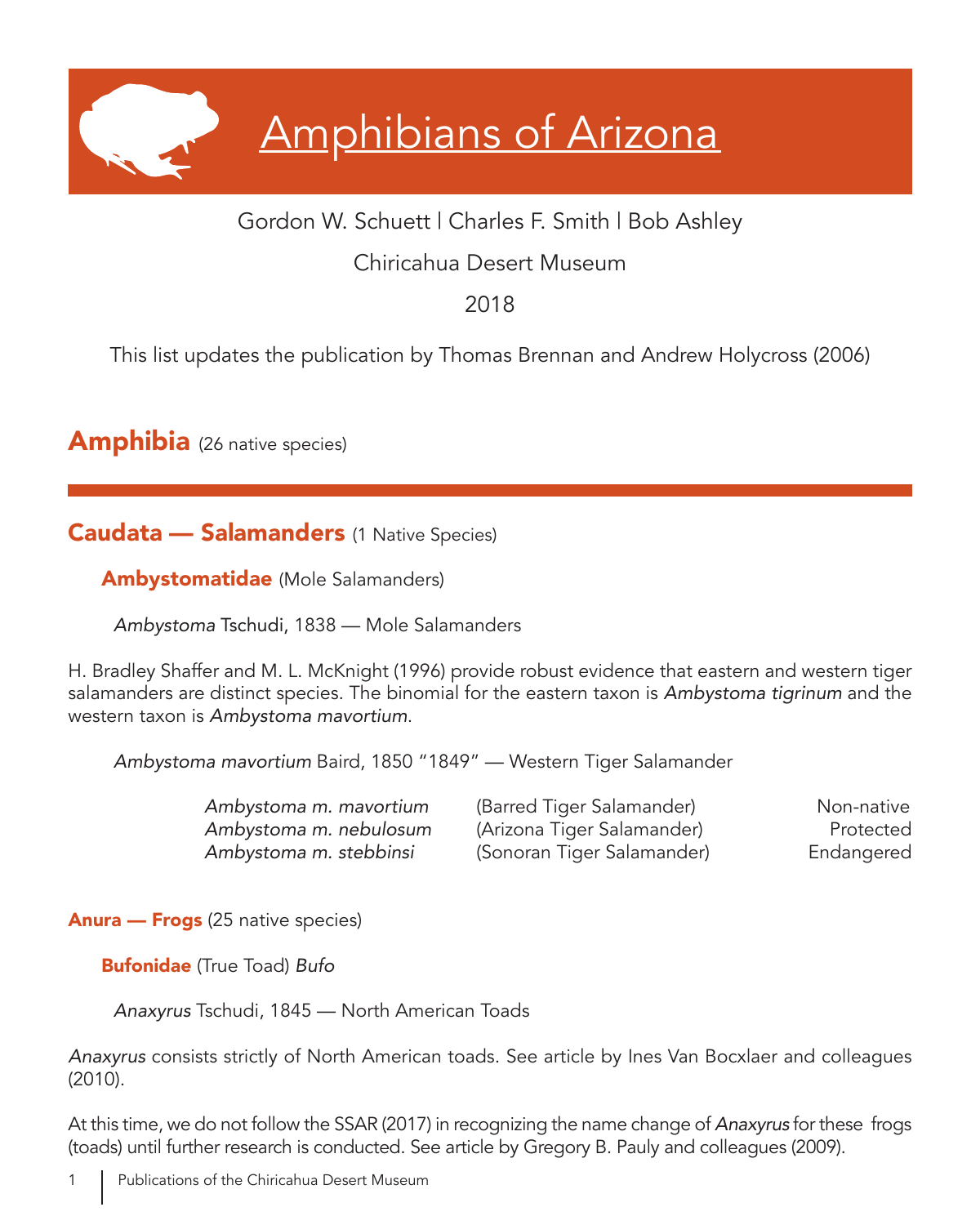| Craugastor Cope, 1862 - Northern Rainfrogs<br>Craugastor augusti<br>(Barking Frog)<br><b>Hylidae</b> (Treefrogs)<br>Hyla Laurenti, 1768 - Holarctic Treefrogs<br>Hyla arenicolor<br>(Canyon Treefrog)<br>Hyla wrightorum<br>(Arizona Treefrog)<br>State Amphibian<br>Pseudacris Fitzinger, 1843 - Chorus Frogs<br>Pseudacris hypochondriaca<br>(Baja California Treefrog) Non-native<br>Pseudacris regilla<br>(Pacific Treefrog)<br>Pseudacris triseriata<br>(Western Chorus Frog)<br>Smilisca Cope, 1865 - Mexican Treefrogs<br>Smilisca fodiens<br>(Lowland Burrowing Treefrog)<br><b>Microhylidae</b> (Narrow-mouthed Frogs)<br>Gastrophryne Fitzinger, 1843 - North American Narrow-mouthed Toads<br>Gastrophryne mazatlanensis<br>(Sinaloan Narrow-mouthed Frog)<br><b>Pipidae</b> (Clawed Frogs) | Bufo alvarius<br>Bufo cognatus<br><b>Bufo debilis</b><br>Bufo mazatlanensis<br>Bufo microscaphus<br>Bufo punctatus<br><b>Bufo retiformis</b><br>Bufo woodhousii<br><b>Craugastoridae</b> (Fleshbelly Frogs) | (Sonoran Desert Toad)<br>(Great Plains Toad)<br>(Green Toad)<br>(Sinaloa Toad)<br>(Arizona Toad)<br>(Red-spotted Toad)<br>(Sonoran Green Toad)<br>(Woodhouse's Toad) |  |
|--------------------------------------------------------------------------------------------------------------------------------------------------------------------------------------------------------------------------------------------------------------------------------------------------------------------------------------------------------------------------------------------------------------------------------------------------------------------------------------------------------------------------------------------------------------------------------------------------------------------------------------------------------------------------------------------------------------------------------------------------------------------------------------------------------|-------------------------------------------------------------------------------------------------------------------------------------------------------------------------------------------------------------|----------------------------------------------------------------------------------------------------------------------------------------------------------------------|--|
|                                                                                                                                                                                                                                                                                                                                                                                                                                                                                                                                                                                                                                                                                                                                                                                                        |                                                                                                                                                                                                             |                                                                                                                                                                      |  |
|                                                                                                                                                                                                                                                                                                                                                                                                                                                                                                                                                                                                                                                                                                                                                                                                        |                                                                                                                                                                                                             |                                                                                                                                                                      |  |
|                                                                                                                                                                                                                                                                                                                                                                                                                                                                                                                                                                                                                                                                                                                                                                                                        |                                                                                                                                                                                                             |                                                                                                                                                                      |  |
|                                                                                                                                                                                                                                                                                                                                                                                                                                                                                                                                                                                                                                                                                                                                                                                                        |                                                                                                                                                                                                             |                                                                                                                                                                      |  |
|                                                                                                                                                                                                                                                                                                                                                                                                                                                                                                                                                                                                                                                                                                                                                                                                        |                                                                                                                                                                                                             |                                                                                                                                                                      |  |
|                                                                                                                                                                                                                                                                                                                                                                                                                                                                                                                                                                                                                                                                                                                                                                                                        |                                                                                                                                                                                                             |                                                                                                                                                                      |  |
|                                                                                                                                                                                                                                                                                                                                                                                                                                                                                                                                                                                                                                                                                                                                                                                                        |                                                                                                                                                                                                             |                                                                                                                                                                      |  |
|                                                                                                                                                                                                                                                                                                                                                                                                                                                                                                                                                                                                                                                                                                                                                                                                        |                                                                                                                                                                                                             |                                                                                                                                                                      |  |
|                                                                                                                                                                                                                                                                                                                                                                                                                                                                                                                                                                                                                                                                                                                                                                                                        |                                                                                                                                                                                                             |                                                                                                                                                                      |  |
|                                                                                                                                                                                                                                                                                                                                                                                                                                                                                                                                                                                                                                                                                                                                                                                                        |                                                                                                                                                                                                             |                                                                                                                                                                      |  |
|                                                                                                                                                                                                                                                                                                                                                                                                                                                                                                                                                                                                                                                                                                                                                                                                        |                                                                                                                                                                                                             |                                                                                                                                                                      |  |
|                                                                                                                                                                                                                                                                                                                                                                                                                                                                                                                                                                                                                                                                                                                                                                                                        |                                                                                                                                                                                                             |                                                                                                                                                                      |  |
|                                                                                                                                                                                                                                                                                                                                                                                                                                                                                                                                                                                                                                                                                                                                                                                                        |                                                                                                                                                                                                             |                                                                                                                                                                      |  |
| Xenopus Wagler, 1827 - Clawed Frogs                                                                                                                                                                                                                                                                                                                                                                                                                                                                                                                                                                                                                                                                                                                                                                    |                                                                                                                                                                                                             |                                                                                                                                                                      |  |

*Xenopus laevis* **Example 2** (African Clawed Frog) Mon-native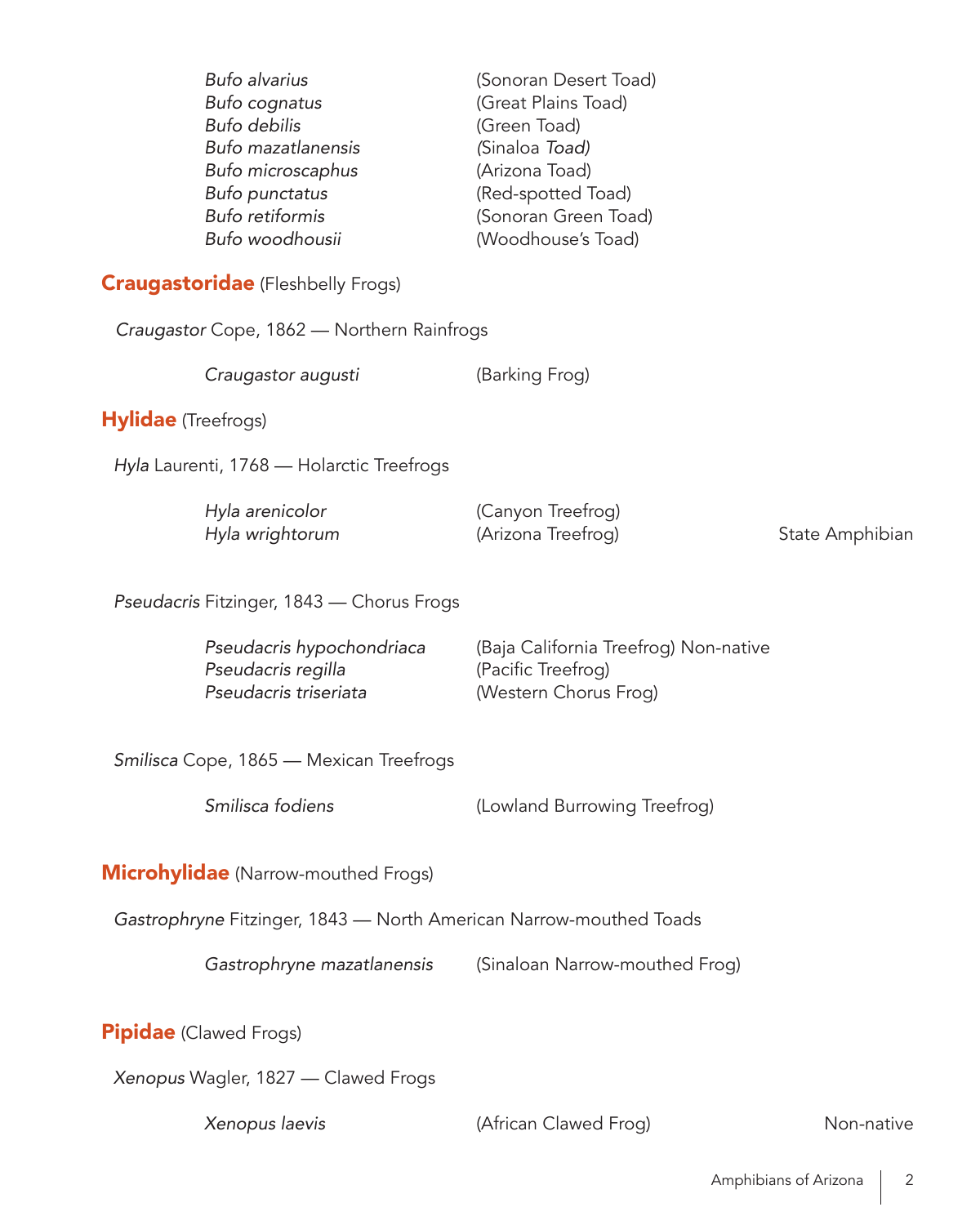The African Clawed Frog is native to southern Africa. In the US, it is established in Arizona, California, Florida, and likely in other states.

### **Ranidae** (True Frogs)

*Lithobates* Fitzinger, 1843 — American Water Frogs

At this time, we do not follow the SSAR (2017) in recognizing the name change of *Lithobates* for these frogs until further research is conducted. See article by Zhi-Yong Yuan and colleagues (2016).

| Rana berlandieri    | (Rio Grande Leopard Frog) | Non-native    |
|---------------------|---------------------------|---------------|
| Rana blairi         | (Plains Leopard Frog)     | Protected     |
| Rana catesbeiana    | American Bullfrog)        | Non-native    |
| Rana chiricahuensis | Chiricahua Leopard Frog)  | Protected     |
| Rana onca           | (Relict Leopard Frog)     | Protected     |
| Rana pipiens        | (Northern Leopard Frog)   | Protected     |
| Rana tarahumara     | (Tarahumara Frog)         | Re-introduced |
| Rana yavapaiensis   | (Lowland Leopard Frog)    | Protected     |

**Scaphiopodidae** (American Spadefoot Toad)

*Scaphiopus* Holbrook, 1836 — North American Spadefoots

 *Scaphiopus couchii* (Couch's Spadefoot)

*Spea* Cope, 1866 — Western Spadefoots

| Spea bombifrons   | (Plains Spadefoot)      |
|-------------------|-------------------------|
| Spea intermontana | (Great Basin Spadefoot) |
| Spea multiplicata | (Mexican Spadefoot)     |

#### LITERATURE CITED

- Thomas C. Brennan and Andrew T. Holycross. 2006. *Amphibians and Reptiles in Arizona*. Arizona Game and Fish Department, Phoenix, Arizona.
- Darrel R. Frost. 2011. Amphibian Species of the World, an Online Reference (American Museum of Natural History, New York), version 5.5 | http://research.amnh.org/herpetology/amphibia/index. php.
- Darrel R. Frost et al. 2006. The Amphibian Tree of Life. *Bulletin of the American Museum of Natural History* 297, 8–370.

Gregory B. Pauly, David M. Hillis, and David C. Cannatella. 2009. Taxonomic freedom and the role of official lists of species names. *Herpetologica* 65, 115–128.